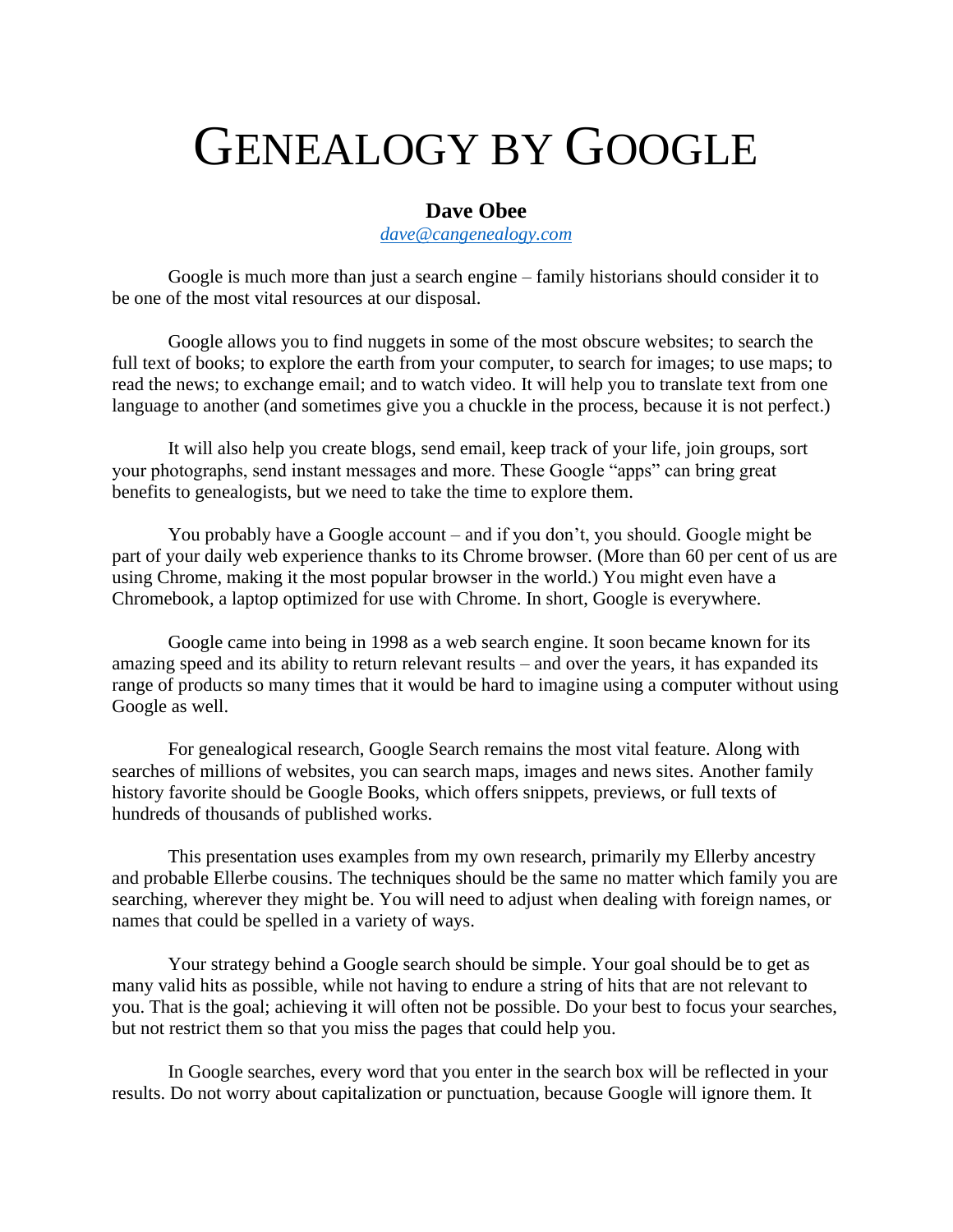will also try to fix spelling mistakes – but sometimes it will try to fix words that are spelled as you want them to be spelled, so take care to ensure that it is searching for the terms you want.

Google's simple design should remind you that as you search, keep your demands as simple as possible. If you are looking for a site with an ancestor or a place, enter the name and see what happens. Narrow your search from that point by adding more words that might be relevant to genealogical research; "cemetery" or "parish register" for example.

Use as few terms as possible, remembering that the goal of each word is to focus the search further. Each additional word could limit the results, which might exclude a site that could help you. And try to envision what you are seeking – a page with cemetery transcriptions might have the name of the town and the county, but probably not the country, so don't bother including it in your search box. Try more than one search, even if you believe you found what you are looking for with your first try.

If you are searching for a family name that is also a common word – such as Spring or Church or Kirk or White, for example – you will need to add words to your search string to get meaningful results. "Genealogy" or "cemetery" or the name of the place might help.

Use the search tools to give more efficiency to your research. You can specify a time frame, the location of the website and more.

Search terms can include more than the words you are looking for. There are many tricks that an advanced user should use. Here are some examples:

• By default, Google assumes there is an "and" between all the words in your search string. You can also use an "OR" between words to get results that will include one word but not the other. The word OR needs to be capitalized. It doesn't always work.

• Use quote marks around two or more words to indicate that you want references to those words in that exact order. Use this feature with caution; a search for "Helen Gordon Stewart" would not catch references to Helen G. Stewart, Helen Stewart, H.G. Stewart, Miss Stewart and so on. It would also not retrieve Ellen Gordon Stewart or Helen Gordon Stewert. You can't always be sure about how your ancestor's name was misspelled or mistyped.

• Use quote marks around a single word to stress that you want the word precisely as you typed it.

• Use a minus (-) sign to show that you do not want the specified word or phrase to appear. Make sure there is a space before the minus sign so Google knows it is not part of a hyphenated word.

• To search within a specific website, add "site:" followed by the web address of the site to the words you are looking for. You can use this parameter in other ways as well. Adding "site:.ca" to the search term will give you results from websites ending in .ca, the Canadian suffix. (But be warned that you would miss Canadian sites that use .com, .org and so on.)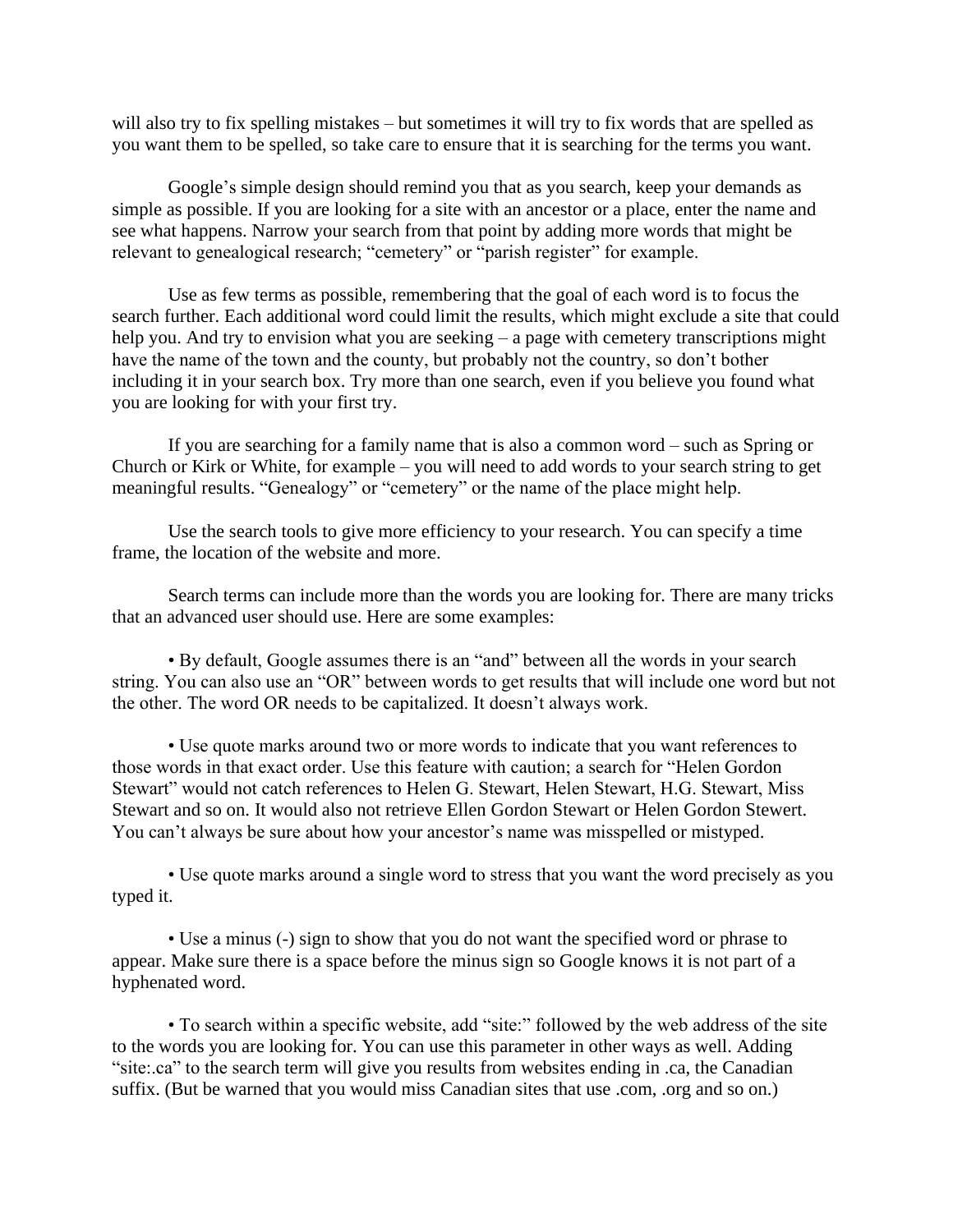• Use more than one search feature at once to increase your odds of success. For example, a minus sign before "site:.ca" would eliminate all pages with .ca suffixes from your results.

• Search with a date range. Just add (date)...(date), for example 1865...1875.

• Use an asterisk (\*) as a wildcard. The theory is that it will deal with unknown terms in your search. It is most effective when your search includes several words, not just one or two, but adding an asterisk will often give you a different list of results.

• Search for words in close proximity to other words of interest. Use the word around and a number on parentheses – for example, Obee around(10) Kent will return results for the word Obee within 10 words of the word Kent.

• Except in rare instances, Google will ignore common words such as "the," "and" and "for," so don't bother including them in your search terms.

• Specify social media sources with an  $\omega$  symbol. For example, a search for "obee" @twitter" will give results showing my surname on Twitter.

• Looking for something that might have been removed from a site? Try putting "cache" in front of the site address, for example (search term) followed by cache:cnn.com

• Want to simplify things? Use the [advanced search](https://www.google.ca/advanced_search) option, which will guide you through most of the options above, along with a few others. Bear in mind that Google believes in constant updates and changes, so you might find features not in the list above.

• For variety from time to time, use the I'm Feeling Lucky button under the search box. It will take you directly to a page – one you might not have clicked on otherwise.

• Rather than searching for the same terms over and over, let Google do it. Google.com/alerts allows you to set up searches that will be done automatically every day. Just check your inbox for results.

## **Other Google features:**

Google Books: This collection includes references to printed materials from decades ago to the present day that have been digitized and placed on the Internet. Some books are there in their entirety; others are only available as sneak peeks. In any event, it is worth looking through books that might help your research. It is like having a library at your fingertips.

Google News: Often, neat discoveries, new resources, conferences and the like will make the news, at least somewhere. Use genealogical terms to find the latest information in news sources – which is what many bloggers do.